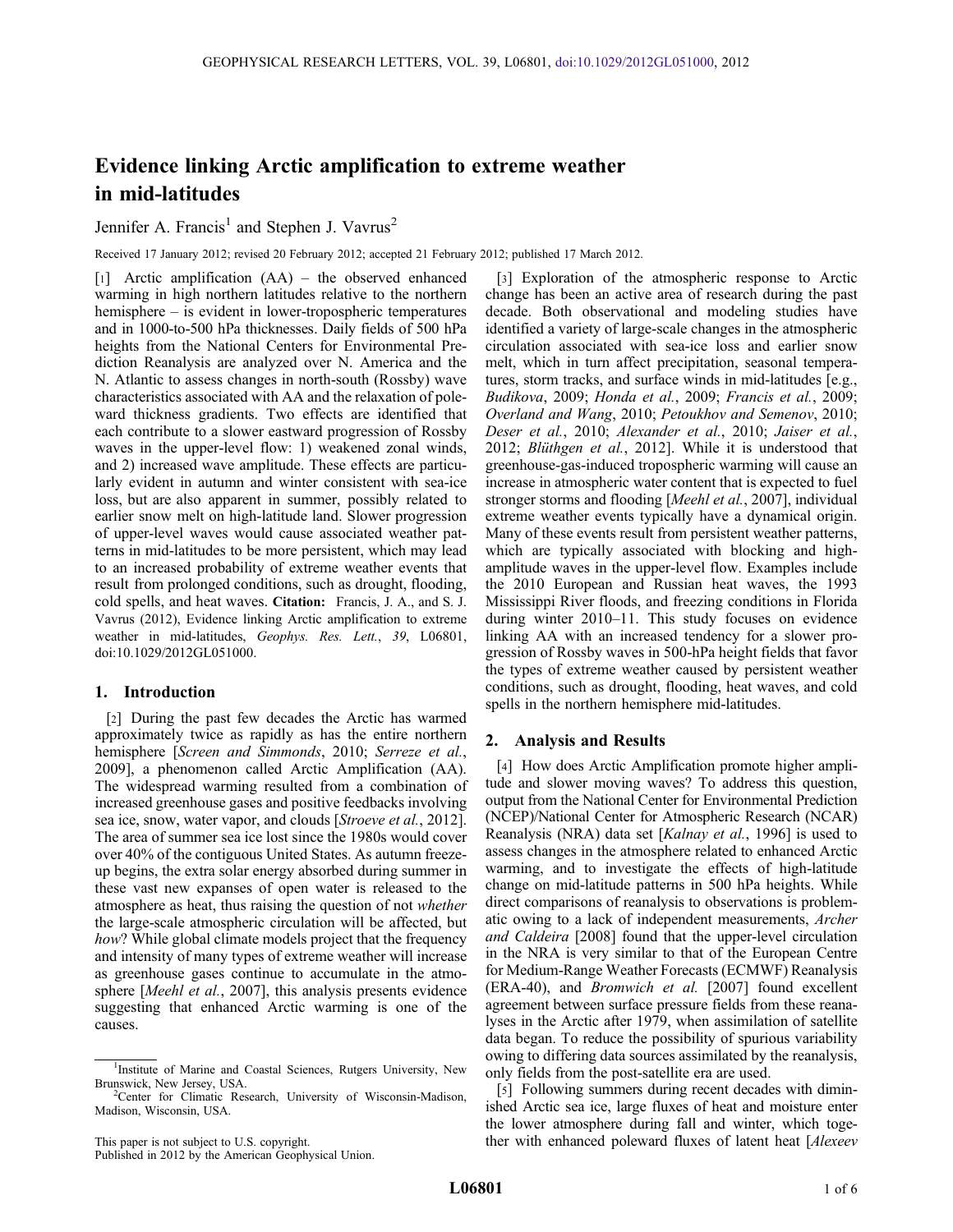

Figure 1. Seasonal anomalies in 1000-500 hPa thicknesses (m) north of  $40^{\circ}$ N during 2000–2010 relative to 1970–1999: (a) autumn (OND), (b) winter (JFM), (c) spring (AMJ), and (d) summer (JAS). White asterisks indicate significance with p < 0.05. Data are from the NCEP/NCAR Reanalysis.

et al., 2005], contribute to AA. This warming is clearly observable during autumn in near-surface air temperature anomalies in proximity to the areas of ice loss [Serreze et al., 2009]. The integrated lower-tropospheric warming is apparent in widespread anomalies in the vertical thickness of the layer between 1000 and 500 hPa, illustrated in Figure 1 for each season during 2000 to 2010 relative to the previous 30 years. During fall (Oct.–Dec.) statistically significant anomalies are apparent over much of the Arctic region, and during winter (Jan.–Mar.) a strong anomaly persists in the N. Atlantic and west of Greenland, along with positive areas at lower latitudes over Russia and the N. Pacific. Strong positive values during summer (Jun.–Sep.) occur mainly over high-latitude land areas, consistent with warmer, drier soils resulting from earlier snow melt [*Brown et al.*, 2010]. Significant anomalies are absent in spring during recent years because heating that results from a reduced summer ice cover has dissipated and because high-latitude soils have not yet dried following snow melt.

[6] The differential warming of the Arctic relative to midlatitudes is the key linking AA with patterns favoring persistent weather conditions in mid-latitudes. Two separate effects on upper-level characteristics are anticipated: weaker poleward thickness gradients cause slower zonal winds, and enhanced high-latitude warming causes 500 hPa heights to rise more than in mid-latitudes, which elongates the peaks of ridges northward and increases wave amplitude. Both of these effects should slow eastward wave progression. Wave features in 500 hPa fields are analyzed from 1979 through 2010. The study focuses on the mid-latitudes of N. America and the N. Atlantic (140°W to 0°, Figure 2a), north of which the ice-loss has been substantial and atmospheric heating has been statistically significant (Figure 1). Fields of 500 hPa heights are selected for this analysis because they are constrained by observations from numerous radiosondes and satellite retrievals, they are relatively free from surface effects, and they capture upper-level wave patterns.

[7] Evidence supporting the first effect – zonal wind reduction – was identified in a previous study by *Francis* et al. [2009], who found that poleward thickness gradients were weaker over the N. Atlantic and N. Pacific in summers with less sea ice than normal, and that the weakening persisted well into the following spring. This tendency is also clearly evident over the present study region, as shown in the time series of 1000-500 hPa thickness differences between a high-latitude region  $(80-60°N)$  and low-latitude region  $(50-30°N)$  for each season (Figure 3, left). Since the late 1980s when rapid ice loss and enhanced warming began, poleward thickness differences have decreased in all seasons, especially during fall and winter ( $\sim$ 10% with > 95% confidence in fall trend).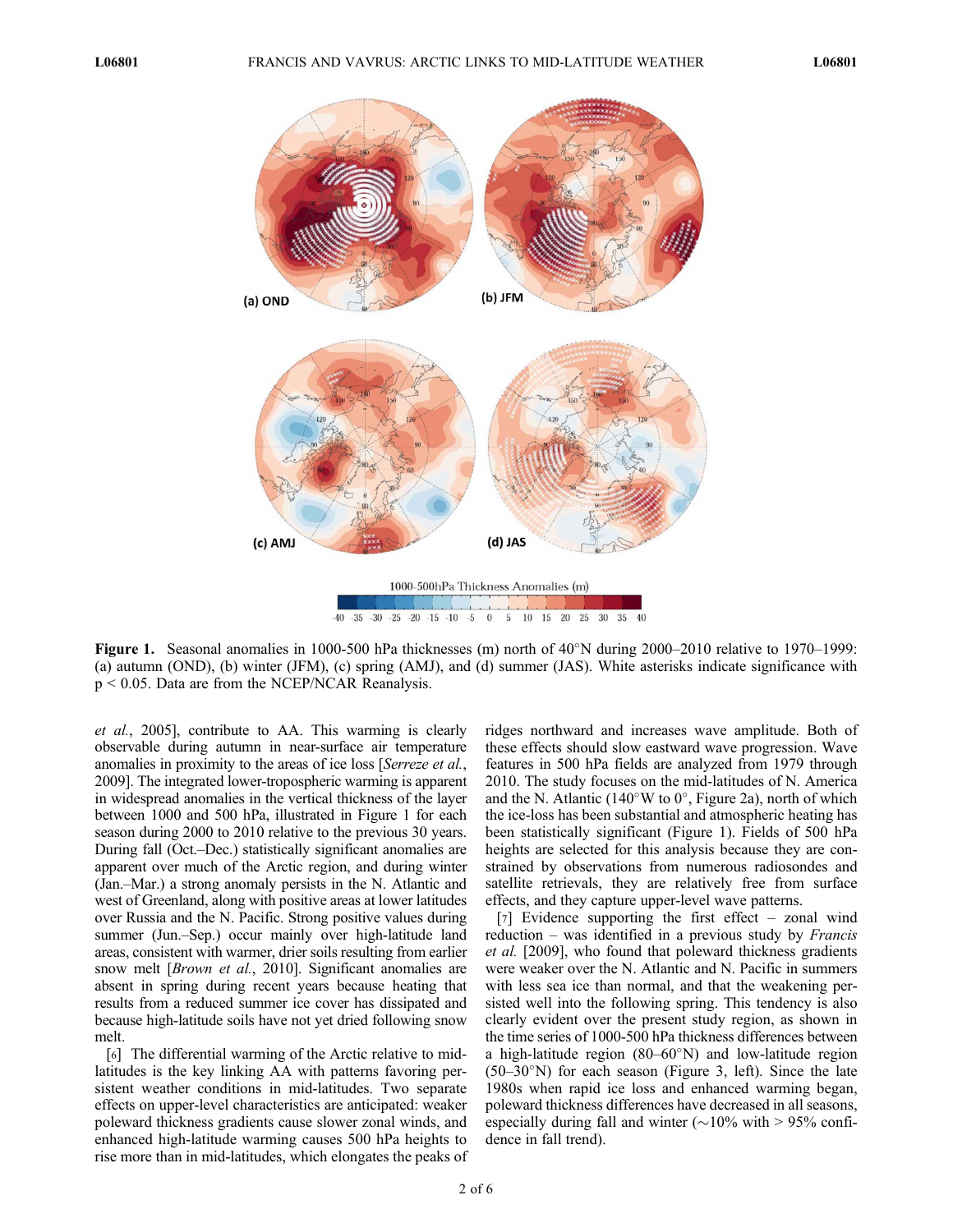

Figure 2. Region of study:  $140^{\circ}$ W to  $0^{\circ}$ . (a) Asterisks illustrate an example of a selected range of 500 hPa heights used in the analysis. (b) Schematic of ridge elongation (dashed vs. solid) in upper-level heights caused by enhanced warming in Arctic relative to mid-latitudes. Higher amplitude waves progress eastward more slowly, as indicated by arrows.

[8] The strength of the poleward thickness gradient determines the speed of upper-level zonal winds. As the gradient has decreased with a warming Arctic, the upper-level zonal winds during fall have also weakened since 1979 (Figure 3, right), with a total reduction of about 14% (>95% confidence). Winter winds are more variable but exhibit a steady decline since the early 1990s. When zonal wind speed decreases, the large-scale Rossby waves progress more slowly from west to east, and weaker flow is also associated with higher wave amplitudes [Palmén and Newton, 1969]. Slower progression of upper-level waves causes more persistent weather conditions that can increase the likelihood of certain types of extreme weather, such as drought, prolonged precipitation, cold spells, and heat waves. Previous studies support this idea: weaker zonal-mean, upper-level wind is associated with increased atmospheric blocking events in the northern hemisphere [*Barriopedro and Garcia-Herrera*, 2006] as well as with cold-air outbreaks in the western U.S. and Europe [Thompson and Wallace, 2001; Vavrus et al., 2006].

[9] The second effect – ridge elongation – is also expected in response to larger increases in 500-hPa heights at high latitudes than at mid-latitudes. This effectively stretches the peaks of ridges northward, as illustrated schematically in Figure 2b, and further augments the wave amplitude. Higher amplitude waves also tend to progress more slowly. Evidence of this mechanism is investigated by selecting a narrow range of 500 hPa heights for each season that captures the daily wave pattern in the height field. The following ranges were used for fall: 5600 m  $\pm$  50 m, winter: 5400 m  $\pm$  50 m, and summer: 5700 m  $\pm$  50 m. The example in Figure 2a illustrates an "isoheight" represented by the selected gridpoints over the study region on a typical day, which are then analyzed to reveal changes in 500 hPa patterns over time.

[10] First row of Figures 4a–4c presents time series of the seasonally averaged maximum latitude of daily isoheights (corresponding to peaks of ridges) for fall, winter, and summer. Spring is not shown because high-latitude thickness anomalies are not statistically different from mean conditions. The steady northward progression of ridge peaks supports the hypothesis that AA is contributing to ridge elongation; confidence in these trends exceeds 99%. The fall plot also presents the time series of September sea ice extent (reversed scale, Spearman's correlation  $= -0.71$ ) derived from passive microwave satellite information (obtained from the National Snow and Ice Data Center, http://nsidc.org/data/docs/noaa/ g02135 seaice index/ [Fetterer et al., 2002]). The winter



**Figure 3.** (left) Time series of seasonal 1000–500 hPa thickness differences between  $80-60^{\circ}$ N and  $50-30^{\circ}$ N over the study region (140°W to 0°). (right) Seasonal zonal mean winds at 500 hPa between 60–40°N over the study region. Seasons are labeled. Data obtained from the NCEP/NCAR reanalysis, http://www.esrl.noaa.gov/psd.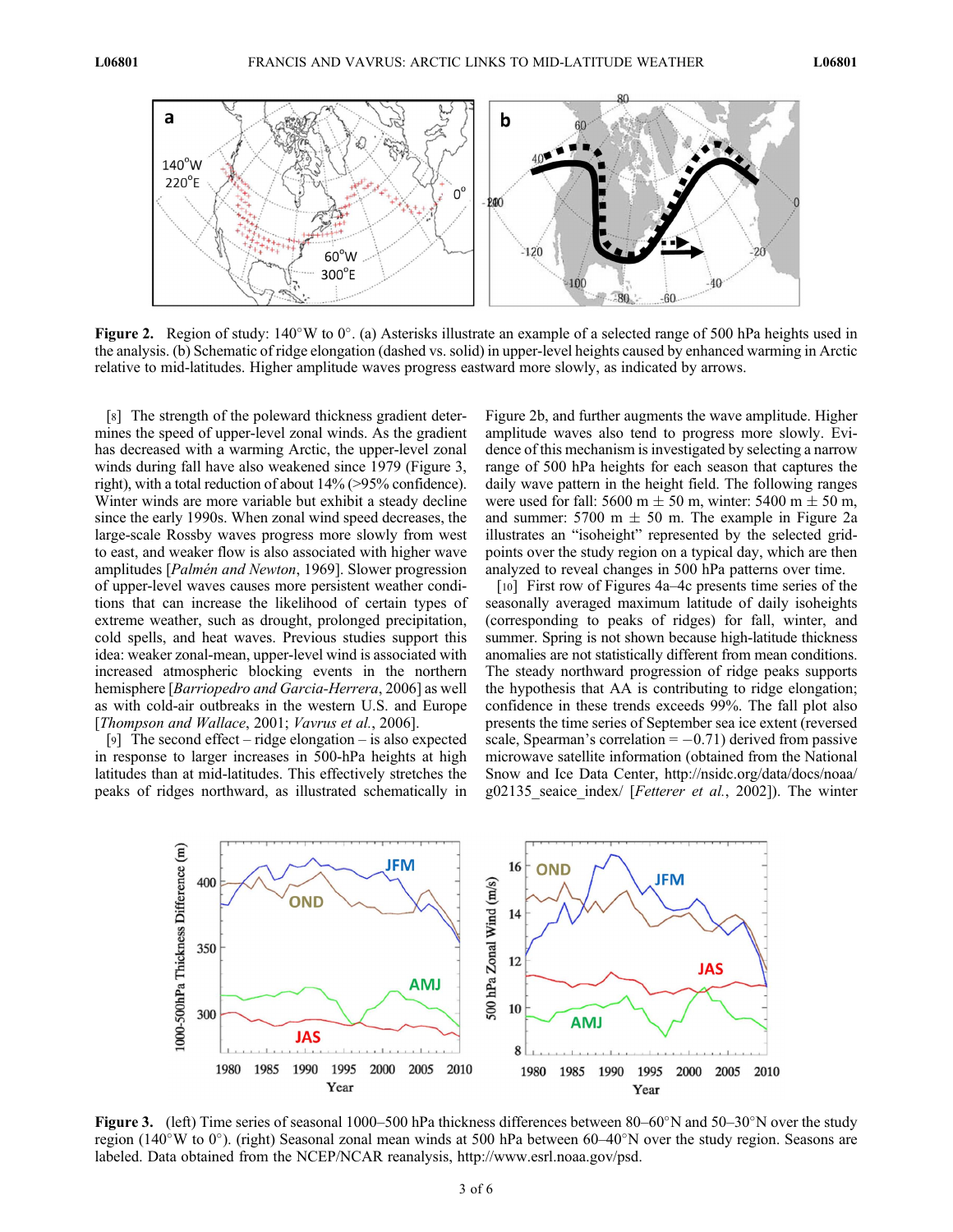

Figure 4. First row shows time series of maximum latitude of ridge peaks during (a) fall, (b) winter, and (c) summer from 1979 to 2010. A running 5-year box-car smoother was applied. The dotted line in fall is the time series of September-mean sea ice area (reversed axis,  $\times$  10<sup>6</sup> km<sup>2</sup>); in winter the JFM Arctic Oscillation Index, and in summer the northern hemisphere snow cover for May (reversed axis,  $\times 10^7$  km<sup>2</sup>). Second row is trends in the number of gridpoints that are located north of  $50^{\circ}$ N (60°N for winter) vs. longitude for each season. Red asterisks indicate significance at a 90% confidence level, the zero line is dashed blue. Third row is the same as the second row, but for wave amplitude (deg./decade). Fourth row (Hovmöller diagrams) presents time/longitude variations in the numbers of gridpoints located north of  $50^{\circ}$ N (60°N winter) with 500 hPa heights in the ranges of 5600, 5400, and 5700 m  $(\pm 50 \text{ m})$  for each season, respectively. See text for details.

Arctic Oscillation index [*Thompson and Wallace*, 2001] appears in the winter panel, with a correlation of  $-0.65$ . Along with the summer panel is plotted the time series for the northern hemisphere snow cover for May (obtained from the Rutgers University Global Snow Lab, http://climate. rutgers.edu/snowcover [Ghatak et al., 2010]). The two curves are strongly correlated with  $r = -0.88$ , suggesting the northward elongation of ridge peaks may be a response to enhanced warming over high-latitude land owing to earlier snow melt and warming soil [Jaeger and Seneviratne, 2011].

[11] Could this poleward shift be explained by the observed migration of the entire height field, rather than only the ridge peaks, in response to increasing greenhouse gases, as reported by Seidel and Randel [2007]? The analysis presented in the fourth row of Figures 4a–4c sheds light on this question. Hovmöllor diagrams present time/longitude contours that illustrate the preferred locations and time evolution of the number of gridpoints in each selected 500 hPa isopleth that are located north of  $50^{\circ}$ N (i.e., peaks of

ridges) during autumn and summer, and north of  $60^{\circ}$ N during winter. Related to these Hovmöllors is the second row of Figure 4, which displays trends in the number of these gridpoints, indicating which longitudes have experienced a change in ridging over the past three decades. Finally, the third row of plots presents the corresponding trends in wave amplitude, calculated as the difference between the maximum and minimum latitude of the isopleths along each longitude for each season and year. This difference calculation also helps mitigate any systematic bias in the reanalysis height field. While the significance of the trends in ridge points or wave amplitude at any one longitude often falls short of a 90% confidence level (marked with red asterisks), the probability is near zero ( $p < 10^{-5}$ ) that the population of positive trends in ridging and amplitudes for all longitudes can be random.

[12] The Hovmöllor diagrams exhibit the clear geographic preferences of ridge axes during each season. In fall they tend to align over western N. America and the eastern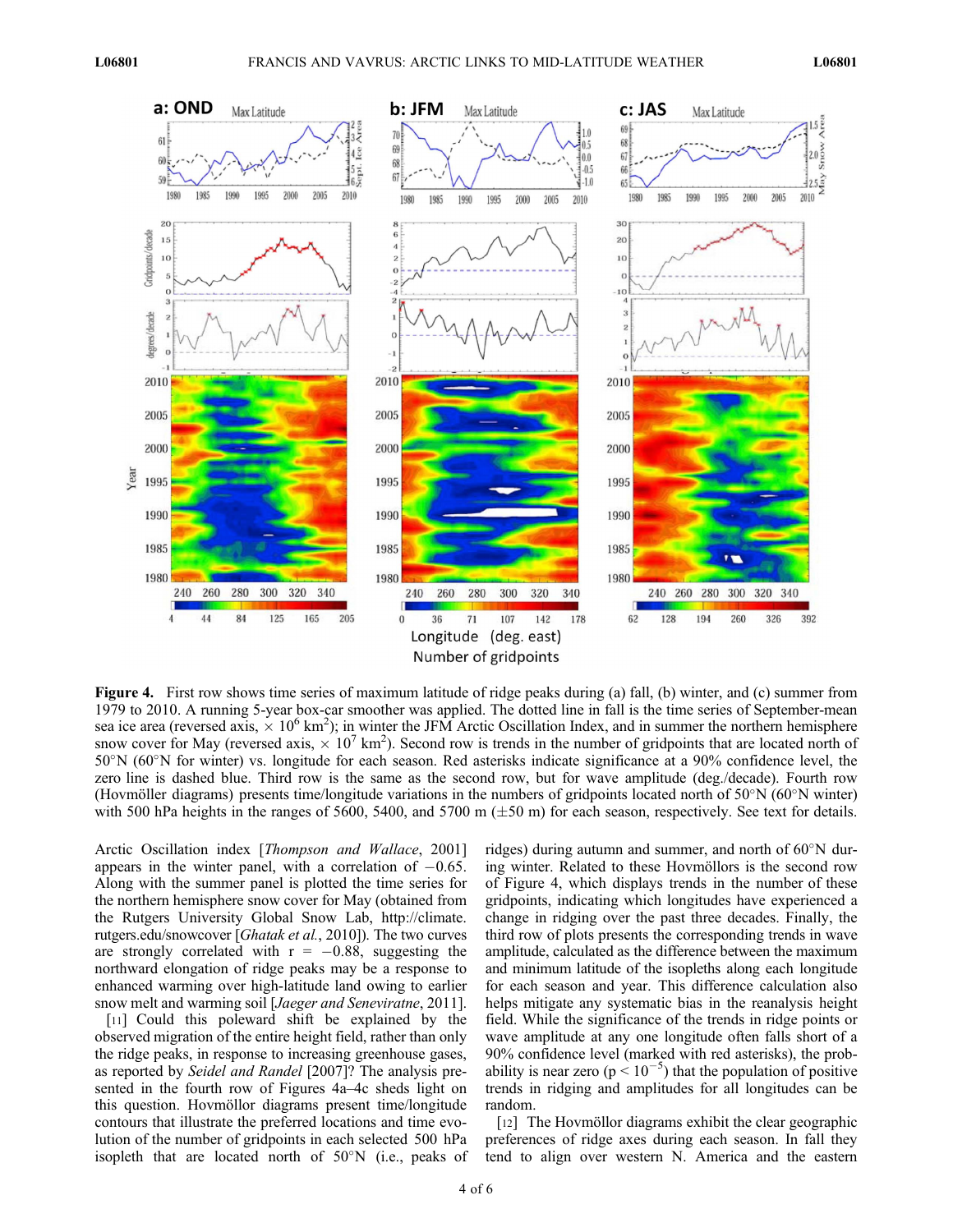N. Atlantic. Trends in ridge gridpoints (second row) are positive across the region, with largest values over the entire N. Atlantic. Corresponding trends in wave amplitude (third row) are also positive at most longitudes, with the largest increases in the central U.S. and central N. Atlantic. These tendencies favor warmer, more persistent conditions along the N. American east coast and in the N. Atlantic, and may have contributed to the dramatic increase in maximum temperature extremes in those areas during fall, as shown in the Climate Extreme Index (available from NOAA's National Climate Data Center, http://www.ncdc.noaa.gov/extremes/ cei/ [Gleason et al., 2008]).

[13] During winter the preferred longitudinal positioning of ridges is similar to those in autumn, and ridging trends are again positive at most longitudes. While wave amplitude trends are less uniform, significant increases appear particularly over the Rocky Mountains, which is consistent with more persistent patterns that may have contributed to reduced mountain snowpacks in recent decades [Mote, 2006]. The Hovmöllor plot for summer shows that ridging occurs predominantly over central and western N. America, but the largest increases in ridge gridpoints (second row) have occurred over the eastern N. Atlantic. Trends in wave amplitude are positive nearly everywhere, particularly from the east coast of N. America across the N. Atlantic. Increased ridging and higher wave amplitudes over the Atlantic may have contributed to unprecedented surface melt in Greenland during recent years [*Tedesco et al.*, 2011] as well as to recent heat-waves in western Europe *[Jaeger and Seneviratne*, 2011].

### 3. Conclusions

[14] In summary, the observational analysis presented in this study provides evidence supporting two hypothesized mechanisms by which Arctic amplification – enhanced Arctic warming relative to that in mid-latitudes – may cause more persistent weather patterns in mid-latitudes that can lead to extreme weather. One effect is a reduced poleward gradient in 1000-500 hPa thicknesses, which weakens the zonal upper-level flow. According to Rossby wave theory, a weaker flow slows the eastward wave progression and tends to follow a higher amplitude trajectory, resulting in slower moving circulation systems. More prolonged weather conditions enhance the probability for extreme weather due to drought, flooding, cold spells, and heat waves. The second effect is a northward elongation of ridge peaks in 500 hPa waves, which amplifies the flow trajectory and further exacerbates the increased probability of slow-moving weather patterns. While Arctic amplification during autumn and winter is largely driven by sea-ice loss and the subsequent transfer of additional energy from the ocean into the high-latitude atmosphere, the increasing tendency for highamplitude patterns in summer is consistent with enhanced warming over high-latitude land caused by earlier snow melt and drying of the soil. Enhanced 500-hPa ridging observed over the eastern N. Atlantic is consistent with more persistent high surface pressure over western Europe. This effect has been implicated as contributing to record heat waves in Europe during recent summers [*Jaeger and Seneviratne*, 2011].

[15] Can the persistent weather conditions associated with recent severe events such as the snowy winters of 2009/2010 and 2010/2011 in the eastern U.S. and Europe, the historic

drought and heat-wave in Texas during summer 2011, or record-breaking rains in the northeast U.S. of summer 2011 be attributed to enhanced high-latitude warming? Particular causes are difficult to implicate, but these sorts of occurrences are consistent with the analysis and mechanism presented in this study. As the Arctic sea-ice cover continues to disappear and the snow cover melts ever earlier over vast regions of Eurasia and North America [Brown et al., 2010], it is expected that large-scale circulation patterns throughout the northern hemisphere will become increasingly influenced by Arctic Amplification. Gradual warming of the globe may not be noticed by most, but everyone – either directly or indirectly – will be affected to some degree by changes in the frequency and intensity of extreme weather events as greenhouse gases continue to accumulate in the atmosphere. Further research will elucidate the types, locations, timing, and character of the weather changes, which will provide valuable guidance to decision-makers in vulnerable regions.

[16] Acknowledgments. The Editor and the authors thank the two anonymous reviewers for their assistance in evaluating this paper.

#### References

- Alexander, M. A., R. Tomas, C. Deser, and D. M. Lawrence (2010), The atmospheric response to projected terrestrial snow changes in the late 21st century, J. Clim., 23, 6430–6437, doi:10.1175/2010JCLI3899.1.
- Alexeev, V. A., P. L. Langen, and J. R. Bates (2005), Polar amplification of surface warming on an aquaplanet in ghost forcing experiments without sea ice feedbacks, Clim. Dyn., 24, 655–666, doi:10.1007/s00382-005-0018-3.
- Archer, C. L., and K. Caldeira (2008), Historical trends in the jet streams, Geophys. Res. Lett., 35, L08803, doi:10.1029/2008GL033614.
- Barriopedro, D., and R. Garcia-Herrera (2006), A climatology of Northern Hemisphere blocking, J. Clim., 19, 1042–1063, doi:10.1175/JCLI3678.1.
- Blüthgen, J., R. Gerdes, and M. Werner (2012), Atmospheric response to the extreme Arctic sea ice conditions in 2007, Geophys. Res. Lett., 39, L02707, doi:10.1029/2011GL050486.
- Bromwich, D. H., R. L. Fogt, K. I. Hodges, and J. E. Walsh (2007), A tropospheric assessment of the ERA-40, NCEP, and JRA-25 global reanalyses in the polar regions, J. Geophys. Res., 112, D10111, doi:10.1029/ 2006JD007859.
- Brown, R., C. Derksen, and L. Wang (2010), A multi-dataset analysis of variability and change in Arctic spring snow cover extent, 1967–2008, J. Geophys. Res., 115, D16111, doi:10.1029/2010JD013975.
- Budikova, D. (2009), Role of Arctic sea ice in global atmospheric circulation: A review, Global Planet. Change, 68(3), 149–163, doi:10.1016/j. gloplacha.2009.04.001.
- Deser, C., R. Tomas, M. Alexander, and D. Lawrence (2010), The seasonal atmospheric response to projected Arctic sea ice loss in the late 21st century, J. Clim., 23, 333–351, doi:10.1175/2009JCLI3053.1.
- Fetterer, F., K. Knowles, W. Meier, and M. Savoie (2002), Sea ice index, digital media, Natl. Snow and Ice Data Cent., Boulder, Colo.
- Francis, J. A., W. Chan, D. Leathers, J. R. Miller, and D. E. Veron (2009), Winter Northern Hemisphere weather patterns remember summer Arctic sea ice extent, Geophys. Res. Lett., 36, L07503, doi:10.1029/ 2009GL037274.
- Ghatak, D., A. Frei, G. Gong, J. Stroeve, and D. Robinson (2010), On the emergence of an Arctic amplification signal in terrestrial Arctic snow extent, J. Geophys. Res., 115, D24105, doi:10.1029/2010JD014007.
- Gleason, K. L., J. H. Lawrimore, D. H. Levinson, T. R. Karl, and D. J. Karoly (2008), A revised U.S. climate extremes index, J. Clim., 21, 2124–2137, doi:10.1175/2007JCLI1883.1.
- Honda, M., J. Inoue, and S. Yamane (2009), Influence of low Arctic sea-ice minima on anomalously cold Eurasian winters, Geophys. Res. Lett., 36, L08707, doi:10.1029/2008GL037079.
- Jaeger, E. B., and S. I. Seneviratne (2011), Impact of soil moistureatmosphere coupling on European climate extremes and trends in a regional climate model, Clim. Dyn., 36, 1919–1939, doi:10.1007/ s00382-010-0780-8.
- Jaiser, R., K. Dethloff, D. Handorf, A. Rinke, and J. Cohen (2012), Impact of sea ice cover changes on the Northern Hemisphere atmospheric winter circulation, Tellus, Ser. A, 64, 11595, doi:10.3402/tellusa.v64i0.11595.
- Kalnay, E., et al. (1996), The NCEP/NCAR 40-year reanalysis project, Bull. Am. Meteorol. Soc., 77, 437–471, doi:10.1175/1520-0477(1996) 077<0437:TNYRP>2.0.CO;2.